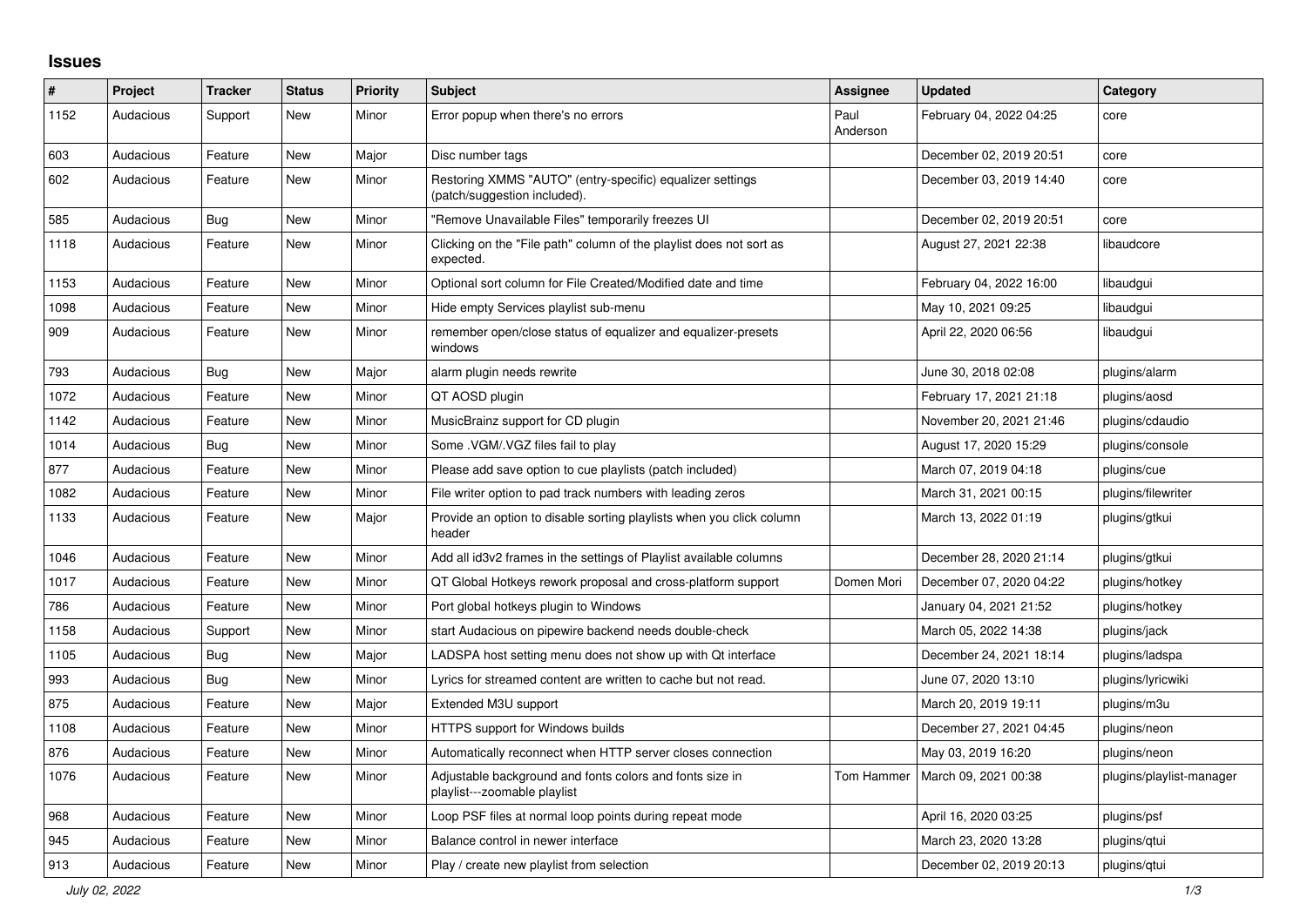| #    | Project   | <b>Tracker</b> | <b>Status</b> | <b>Priority</b> | Subject                                                                                                                                   | <b>Assignee</b> | <b>Updated</b>           | Category            |
|------|-----------|----------------|---------------|-----------------|-------------------------------------------------------------------------------------------------------------------------------------------|-----------------|--------------------------|---------------------|
| 1106 | Audacious | Bug            | New           | Minor           | Could not communicate with last.fm: Error in the HTTP2 framing layer.                                                                     |                 | June 15, 2021 21:30      | plugins/scrobbler2  |
| 429  | Audacious | Feature        | <b>New</b>    | Minor           | Please enable scrobbling to libre.fm in Scrobbler 2.0                                                                                     |                 | September 02, 2019 10:35 | plugins/scrobbler2  |
| 943  | Audacious | Feature        | <b>New</b>    | Minor           | Being able to add several folders to the library, and arrange that<br>Audacious recognizes symlinks                                       |                 | March 23, 2020 15:41     | plugins/search tool |
| 1088 | Audacious | Feature        | New           | Minor           | plugin: status icon: ADD option to select tray mouse Middle Click action                                                                  |                 | April 11, 2021 12:05     | plugins/statusicon  |
| 975  | Audacious | Bug            | New           | Minor           | Segfault/leak on exit with streamtuner enabled                                                                                            | Ariadne Conill  | May 01, 2020 00:17       | plugins/streamtuner |
| 969  | Audacious | Feature        | New           | Minor           | streamtuner plugin: Please add column-sortability, or at least sort<br>alphabetically by 1st column                                       |                 | June 16, 2020 09:54      | plugins/streamtuner |
| 1101 | Audacious | Feature        | New           | Major           | Please add media shortcut keys for Windows 10                                                                                             |                 | December 03, 2021 16:31  | win32               |
| 859  | Audacious | <b>Bug</b>     | New           | Minor           | .wsz skins cannot be used on Windows                                                                                                      |                 | January 01, 2020 02:48   | win32               |
| 1170 | Audacious | Feature        | New           | Minor           | Playback mode button                                                                                                                      |                 | April 22, 2022 16:01     |                     |
| 1164 | Audacious | Support        | New           | Minor           | Wheel mouse on tray icon do not change volume / context windows do<br>not appear (with cover)                                             |                 | March 19, 2022 13:17     |                     |
| 1161 | Audacious | Support        | New           | Major           | Wrong language                                                                                                                            |                 | March 16, 2022 17:46     |                     |
| 1160 | Audacious | Feature        | New           | Minor           | Ogg Opus support for streams                                                                                                              |                 | March 11, 2022 18:09     |                     |
| 1154 | Audacious | Support        | New           | Minor           | Playlist column Headers                                                                                                                   |                 | March 06, 2022 16:06     |                     |
| 1151 | Audacious | Feature        | New           | Minor           | Load balance XSPF tracks with multiple location URIs                                                                                      |                 | January 28, 2022 19:10   |                     |
| 1148 | Audacious | Feature        | New           | Minor           | Save the dimensions of the open-file dialogue window                                                                                      |                 | January 18, 2022 14:43   |                     |
| 1145 | Audacious | Support        | New           | Minor           | I started to code, I need m-tags support for audacious to tag files<br>witthout tags, and all I need is a (link to a) good documentation* |                 | February 25, 2022 05:01  |                     |
| 1134 | Audacious | Feature        | New           | Minor           | Web interface remote control                                                                                                              |                 | November 04, 2021 06:57  |                     |
| 1131 | Audacious | Feature        | New           | Minor           | Selection of songs via selection field/bar (as in Clementine)                                                                             |                 | October 31, 2021 12:41   |                     |
| 1130 | Audacious | Feature        | <b>New</b>    | Minor           | folders for tabs in the playlist head (an enhancement suggestion, not a<br>bug)                                                           |                 | October 24, 2021 19:04   |                     |
| 1121 | Audacious | Feature        | New           | Minor           | Allow for easy searching through music for data with diacritics                                                                           |                 | August 05, 2021 08:06    |                     |
| 1119 | Audacious | Feature        | New           | Minor           | ADD ability to silence internet radio timeout Error dialog popup                                                                          |                 | July 31, 2021 18:36      |                     |
| 1116 | Audacious | Feature        | New           | Minor           | feature request: miniview mode with QT or GTK interace                                                                                    |                 | February 08, 2022 06:53  |                     |
| 1099 | Audacious | Feature        | New           | Minor           | Per-track ReplayGain shouldn't be enabled by default                                                                                      |                 | May 09, 2021 13:41       |                     |
| 1097 | Audacious | Feature        | New           | Minor           | Replace the volume button with a horizontal scale                                                                                         |                 | May 17, 2021 00:21       |                     |
| 1096 | Audacious | Feature        | New           | Minor           | Calculate and show selection stats in the status bar                                                                                      |                 | May 10, 2021 03:06       |                     |
| 1095 | Audacious | Feature        | New           | Minor           | Ctrl + $Z$ / R to undo / redo changes to playlist                                                                                         |                 | May 07, 2021 18:42       |                     |
| 1093 | Audacious | Feature        | New           | Minor           | Make the Song Dialog (Qt) window wider by default                                                                                         |                 | May 17, 2021 15:36       |                     |
| 1092 | Audacious | Feature        | New           | Minor           | Reread metadata on play option                                                                                                            |                 | April 30, 2021 03:35     |                     |
| 1091 | Audacious | Feature        | New           | Minor           | Built-in lyrics support                                                                                                                   |                 | April 28, 2021 18:24     |                     |
| 1071 | Audacious | Feature        | New           | Minor           | Linkage could be improved for packagers.                                                                                                  |                 | March 31, 2021 00:32     |                     |